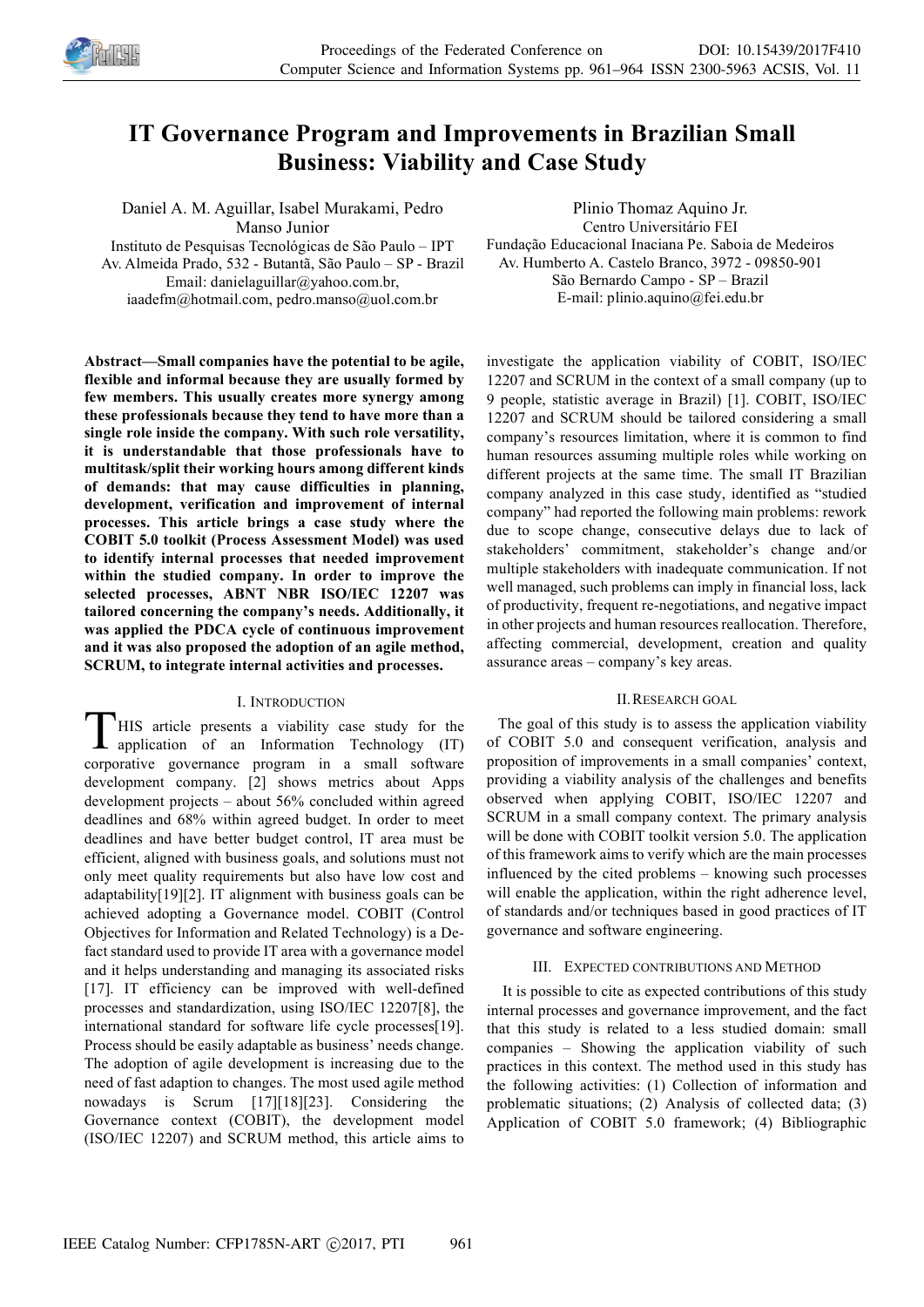survey for possible solutions; (5) Analysis and proposition of hypothetical solution; and (6) Development of paper that documents adopted procedures and obtained conclusions.

## IV. RELATED WORK

Several researchers have investigated the harmonization of Governance models with agile models of development. [16] used concepts of COBIT, PRINCE2 and SCRUM to propose the addition of security tests requirements and penetrations tests into the agile development lifecycle. [14] proposed a software acquisition model aligned with COBIT, ITIL, PDCA concepts for continuous improvement, adding concepts as daily meetings from Scrum and portfolio management from SAFe. [22] observed the migration of a company to agile models from Waterfall, while complying with COBIT – listing challenges and adopted solutions, while losing the big picture in design, a problem solved with the addition of a zero sprint step following a formal approval process. Similarly to such studies, this work has combined COBIT, PDCA and SCRUM, however using a different approach, adding COBIT to identify which processes should be improved on a context of small to medium enterprises, using ISO 12207 for the full software development life cycle and PDCA for continuous improvement. In order to combine Governance control over the agile model, researchers had worked on mapping COBIT process with SCRUM activities. [7] mapped COBIT controls with the development processes of understanding requirements, designing, building, testing and implementing solutions to make agile projects comply with Sarbanes Oxley regulatory requirements. [24] validated their proposed model AGIT (AGIle software developmenT), which includes measurement of Scrum-based software development, with information systems auditing criteria, as described in COBIT. [4] observed the impact of applying control over the project context and over the team communication either using formal control, based on performance evaluation strategy and Informal control, based on social and people strategies. [3] researched metrics that could provide IT management with information regarding progress of scrum-based software development process not harming SCRUM's agility. This work has also mapped COBIT process with the ISO/IEC 12207 processes and SCRUM model.

### V.CASE STUDY

### *A. Problems analysis – causes and effects*

It was necessary to collect information and understand the processual problems shown by this company in order to enable its analysis and consequent improvements/solutions proposition. The method used to analyze all problems consisted of:

**1. Brainstorm**: Informal meetings with the board of directors (2 members responsible for the management of the Marketing, Sales, Operations, Finances) and the technical team (3 members that work assuming multiple roles during software's lifecycle) in order to detect the main problems affecting company's management and operations;

**2. Data Collection analysis**: All the main topics discussed during the brainstorm were analyzed and the main problematic situations detected were:

A: Rework due to scope change;

B: Delays due to lack of stakeholder's commitment;

C: Stakeholders change and/or multiple stakeholders;

D: Money loss due to delays in projects and company's unavailability to work in new projects;

E: Lack of productivity due to extra work caused by unexpected scope changes;

F: Frequent renegotiations due to inadequate process and communication, and scope change;

G: Negative impact in other projects;

H: Human resources reallocation.

**3. Brainstorm:** Meetings with the board of directors to identify the possible root causes and the effects of each problematic situation detected;

**4. Cause-effect matrix:** Problematic situations were classified into causes or effects of other problems and distributed in a cause-effect matrix. The following matrix shows causes (C) and their effects (E):

TABLE I. CAUSE-EFFECT MATRIX<sup>1</sup>

| <b>CAUSE</b><br><b>EFFECT</b> | $A-2$ | $B-2$ |   |   | $C-2$   D-2   E-2 | $F-2$ | $G-2$ | $H-2$ | <b>TOTAL</b><br><b>CAUSES</b> |
|-------------------------------|-------|-------|---|---|-------------------|-------|-------|-------|-------------------------------|
| $A-1$                         |       | E     | E |   | C                 | C     | C     |       |                               |
| $B-1$                         |       |       | E |   | C                 | C     |       |       |                               |
| $C-1$                         |       |       |   |   | $\subset$         |       |       |       |                               |
| $D-1$                         | E     | E     | E |   | C                 | E     | E     |       |                               |
| $E-1$                         | E     | E     | E | E |                   | E     | E     | E     |                               |
| $F-1$                         | E     | E     | E |   | C                 | -     | C     |       |                               |
| $G-1$                         | E     | E     | E |   | C                 | E     |       |       |                               |
| H-1                           | E     | E     | E | E |                   | E     | Е     |       |                               |

<sup>1</sup> Read the matrix as follows: e.g. A-1 is cause/effect of B-2. Grey cells represent the selected main causes.

After building the cause-effect matrix, an established criterion was applied to allow the identification of the main causes among all problems. The criterion was: the problematic situation should cause at least 70% of problems. The goal was to define root problems/major causes: "A", "B" and "C" were found as such. The actual development model is based on the waterfall model. The process is defined as follows: initial scope analysis and alignment between it's internal manager and stakeholder; characterization of necessary documentation, development, tests and delivery - in modular increments. When a module is delivered, the stakeholder might not be the same who did the initial request, his need might have changed or due the lack of alignment during the module development, it might not be what he was expecting (problematic situations "B" and "C"). This will cause the problematic situation "A".

Additionally, whenever an alignment is needed, meetings are scheduled without any pre-determined periodicity as there are no formalized alignment milestones. Considering the need to generate more commitment from stakeholders, the previously proposed adoption of an agile method can be cogitated as an essential part of the solution. This may help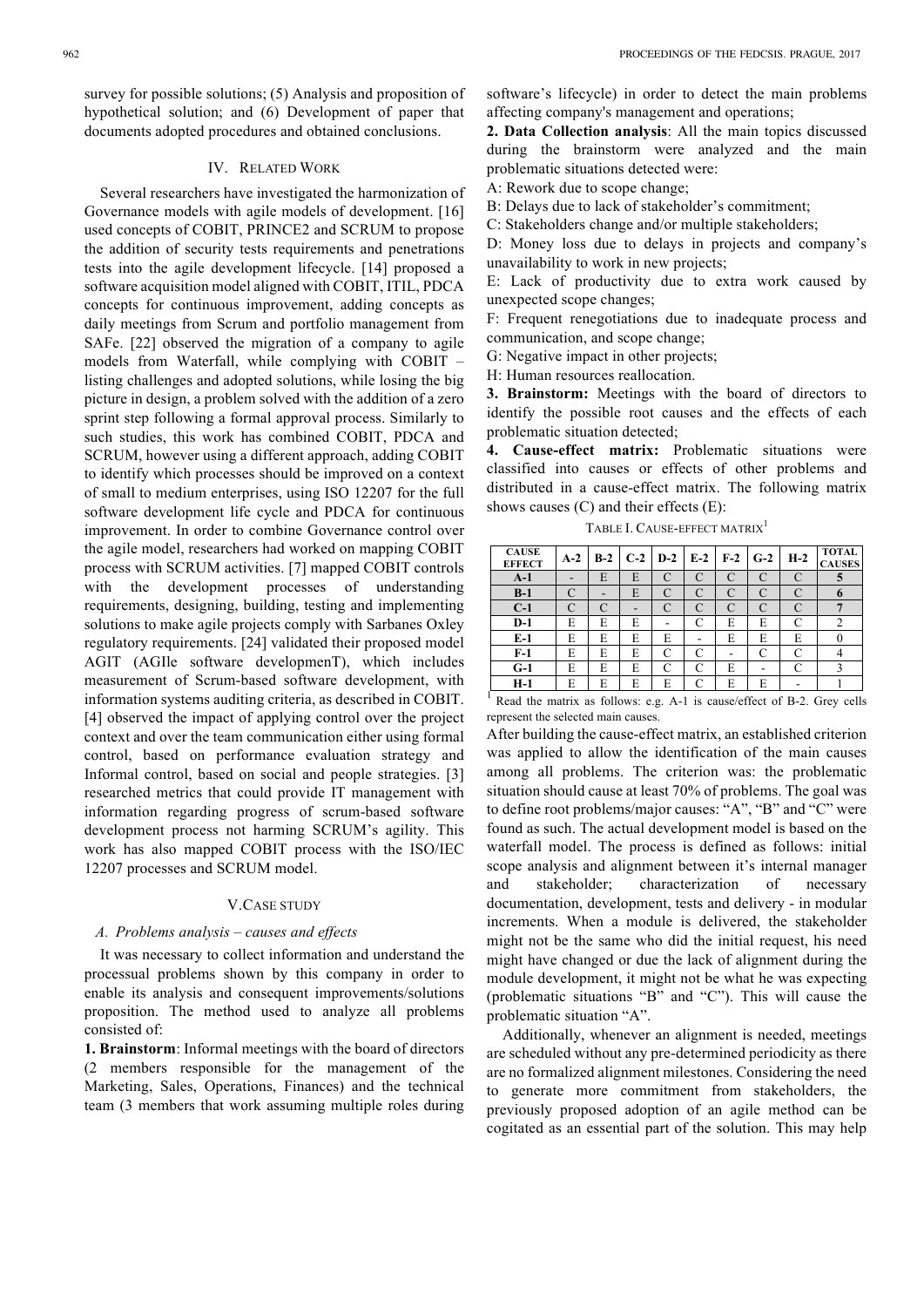focusing on scope's alignment and delivery validations due to frequent alignment during development process.

# *B. COBIT 5.0 framework application*

This framework was conceived for technology information management. Its application involves business requirements analysis considering: effectiveness, efficiency, integrity, availability, compliance and trustability. Its results bring a panoramic view on the general maturity level of the company's IT area, helping to understand what needs to be done to reach higher levels.

COBIT 5.0 framework was applied addressing the previously cited problems - the assessment was done for every process described in the framework. It stablishes 6 maturity levels, on a 0 to 5 scale.

There was an initial process of governance being executed to ensure the governance setting and maintenance (EDM01 – Rated: Level 1), but it was not being properly managed/maintained - resulting in a lower maturity level.

Value optimization governance (EDM02 – Rated: Level 3) was being managed and had a defined process, but needed well-defined quality attributes to measure its effectiveness.

Risk optimization governance (EDM03 – Rated: Level 2) was being managed at the start and end of projects, but lacked management and measurements during its life cycle.

The budget and costs management process (APO06 – Rated: Level 4) establishes measuring points during the process, to provide costs monitoring and control for the full life cycle of the project.

The positive aspect regarding quality management governance (APO11 – Rated: Level 3) lies in the establishment of more rigorous processes during software development (direct or indirectly).

A bigger level of quality control should be assured by verifying, validating and making revisions in partnership with stakeholders. This would mitigate uncovered problems in quality metrics that were found during COBIT's application.

Risk management governance (APO12 – Rated: Level 2) should be continuous, during the entire project's life cycle. There is a stablished process, but it's not managed. Each risk must be analyzed and proper actions should be taken (avoiding, assuming, reducing or transferring risk) and documented.

Requirement's definition governance (BAI02 – Rated: Level 2) can be improved by using a well-defined acquisition process, suggesting a process to the acquirer (if he does not have it already). Other project's phases will also suffer impact such as: provision, development, maintenance, documentation, quality assurance, verification, validation, joint review and management.

Upon the establishment of a clearer and more well-defined process, operations management governance (DSS01 – Rated: Level 3) can be more complete, by controlling and monitoring more crucial aspects about projects. To improve these processes - requirements, risks and costs must be traceable and documented. To reach this goal, it was suggested the adoption of an ALM (Application Life Cycle Management) tool that automatically registers these steps. A small company's team cannot spend time with bureaucracy that can be automated.

### VI. ANALYSIS AND SOLUTION HYPOTHESIS

Many studies were considered [4][5][6][20][21] for the choice and proposition of a viable solution for the studied company. It was found as a viable solution the definition of an adherence level to the ISO/IEC 12207 standard[8]; the incorporation of SCRUM [9][10][13][15] and the implementation of continuous improvement cycle with PDCA [11][12]. Cycle-based processes, based in a study that shows how to apply ISO/IEC 12207 with SCRUM and Agile Methods [15]. Please, view Appendix for full details in this section.

# VII. RESEARCH AND SOLUTION PROPOSITION: ISO/IEC 12207, PDCA CYCLE AND SCRUM

As a technical standard reference, it was adopted the ISO/IEC 12207 [8]. The decision for SCRUM was taken based on study [6]. To reach an agile process, it was also recommended to follow the Agile manifesto and its key principles[9].

In order to properly adapt the ISO/IEC 12207 [8], it was used some criteria that is fully explained in the full article. ISO/IEC 12207[8] sub-processes were selected considering the previously mentioned criteria and adaptations were made to it, relating to it SCRUM activities and the affected COBIT processes. Please, view Appendix for full details in this section.

## VIII.CONCLUSION

In this case study of a small company, it was applied the COBIT 5.0 framework in order to identify which IT goals impacting processes needed improvement.

After improving selected processes, ISO/IEC 12207 was adapted according to the company's needs, and it was also suggested the adoption of PDCA cycle for continuous improvement along with SCRUM to organize company's development process.

The application of COBIT 5.0 in this company was complex, because small companies usually don't have specific departments to manage their internal processes. Every roles and attributions, in general, are treated by a reduced amount or people, that accumulate roles, mixing activities in different processes.

It was also noticed that some activities and processes such as the monitoring of costs and risks (during the project's life cycle) were not being formally executed.

Although the company was aware of the consequences and impacts of scope changes in the project, there were no formalized processes to tackle this problem in order to standardize decisions in such scenarios. During the development of this case study it was verified that COBIT 5.0 governance framework when applied in a small company's